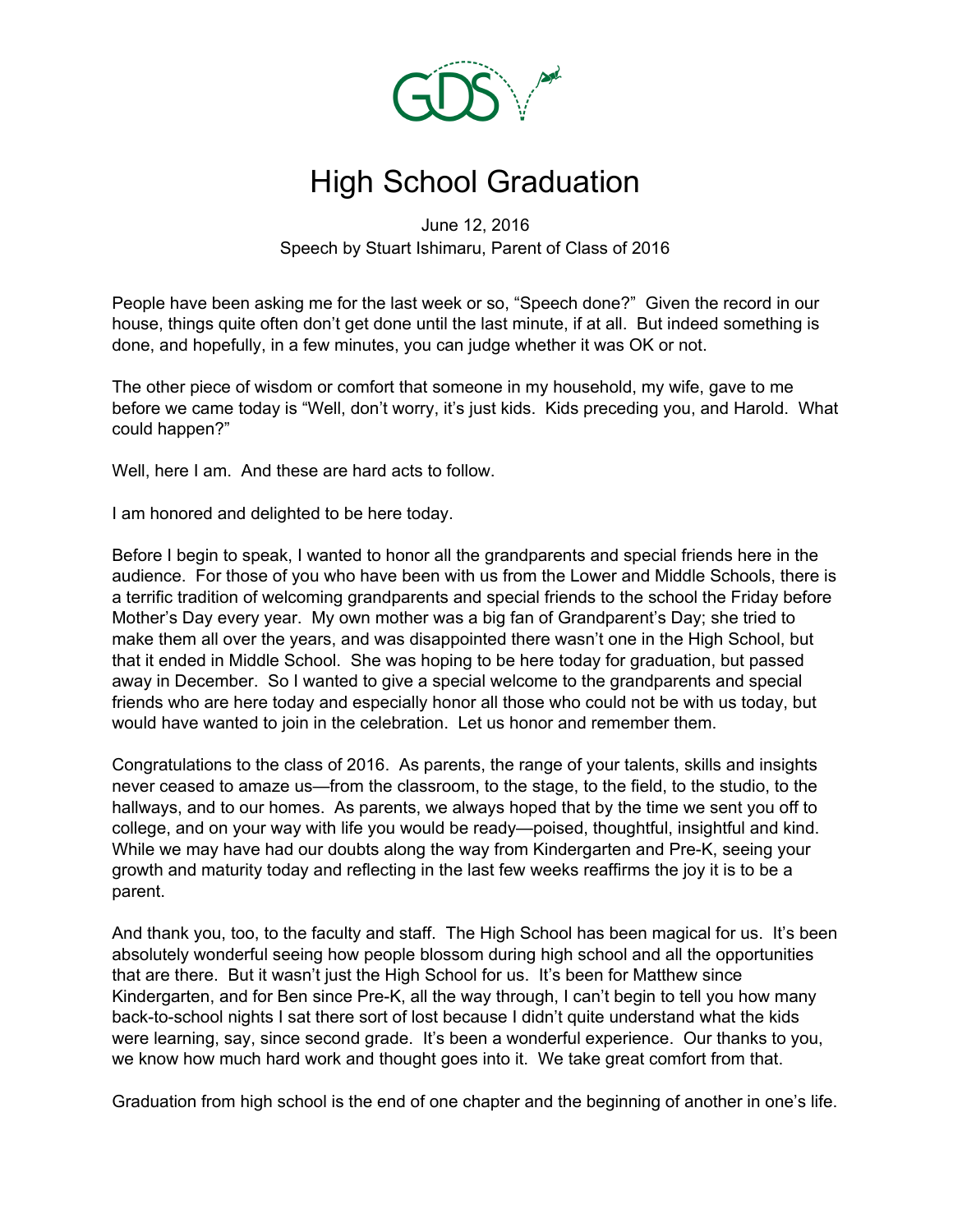For me, it leads me to think back to our long association with GDS and the people we know, starting back from future GDS classmates in our childbirth class and from the infant room at the day care center. We've known a lot of people for a long time from Kindergarten, and now culminating with this commencement.

I think back to our search for a school community back in 2002, the year many of the lifers who started in pre-K began at the school. I'd run into the same faces as went from school to school. I remember Kristin Tappan on the same circuit as I was, looking for right school for her twins as we were looking for our son. We were looking for something wonderful and nurturing with a strong academic program. But what we found at GDS was something more—founded in 1945 as an integrated school, the first of its kind in Washington, DC, with an ongoing commitment to social justice. This struck us as something more, something that reflected our life choices as a family and something that we would want to invest in for our education. To join a community of common interest.

Justice, equality, fairness, community. The hallmarks of GDS resonated with us, as did its history.

Think back, if you will, to that founding year, 1945, 71 years ago. How much our world and our country have changed since then. In 1945, Washington, DC, was racially segregated by both law and custom. We could not imagine a setting like this, with a crowd like this, at that time. Our schools, our restaurants and theaters, our jobs and our housing, all segregated. Opportunities for women were not better, with few opportunities except for those that happened to pop up during the war.

On a personal note, in 1945, my family lived far away from Washington. My parents and my grandparents were living in beautiful Topaz, Utah, the "jewel of the desert" incarcerated by our government in an internment camp for Japanese Americans during World War II. Agnieszka's family lived in war-ravaged Poland, Warsaw destroyed by the battles in the war. In 1945 Agnieszka and I could not have been married in either Virginia or Maryland due to the anti-miscegenation laws in force at the time. The fight for equality and fairness based on race, color, religion, sex and national origin, let along disability, age or sexual orientation, were in practice abstract principles, almost beyond comprehension. But the notion of an integrated school, flouting all convention at the time, was made real by the founding of GDS.

Over time, things in our society began to change. Our nation developed an understanding that in order to bring about fundamental change, change had to be grounded in structure and process, that decisions should be grounded in fairness and equality, not preferring or assuming one class or group over another. How do we embrace our whole community, during good times and bad, working through our mistakes and allowing opportunity to flourish?

A series of things happened. The Supreme Court struck down school segregation in Brown v. Board of Education in 1954. Changing immigration laws in the early 1950s allowed my grandparents to become citizens of the U.S., which they were barred from doing based on their race due to a series of Asian Exclusion Acts. The 1960s brought civil rights laws enacted by the Congress that banned discrimination based in voting, education, employment, public accommodations, and housing. Opportunities in our schools, our workplaces and our neighborhoods. A realization that gender equality was not a joke, as they tried to do in the 1964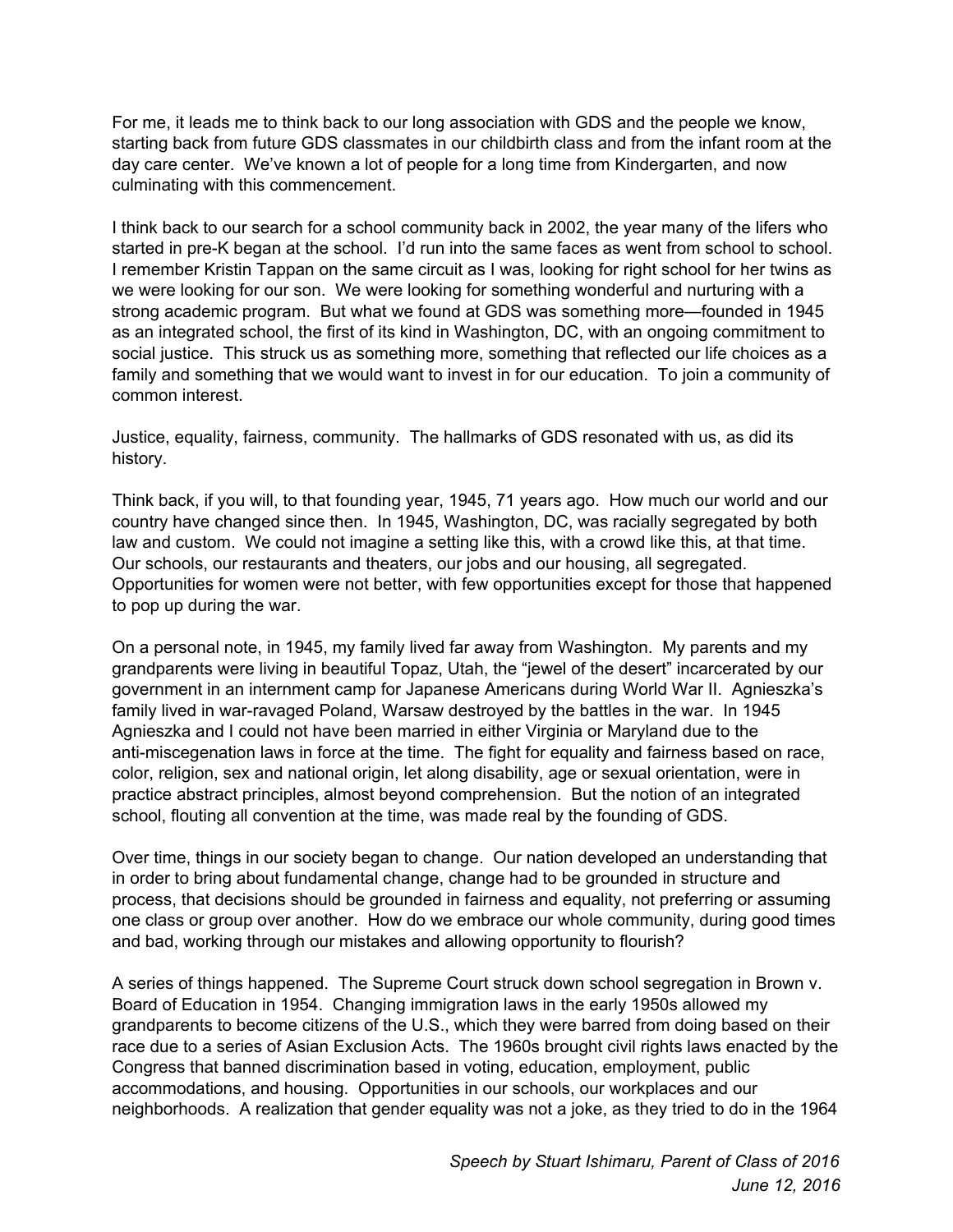Civil Rights Act, and the bill passed anyway. But that it also includes freedom from sexual harassment and assault. Most recently we started to provide anti-discrimination protections for people with disabilities and for people from the Lesbian, Gay, Bisexual and Transgender communities.

These are not abstract principles. These affect our families, our communities and ourselves. They go to the fundamental core of our nation and our being.

And in 2008, when our nation elected its first African American president, frankly one thing I never thought I would see in my lifetime, we thought things had really begun to change. And there was much talk at the time of a "post-racial" society, and that all of these hard issues have gone away.

But, really, has that happened? Have the challenges of discrimination gone away? Have we progressed to the point where we are in a post-racial society? Do we hear and understand the various stories that communities have in an increasingly diverse country? Do we in fact treat divided communities fairly?

I think the answer, frankly, is no. You can pick up the paper any day of the week, you can pick up today's New York Times and read about it in the Magazine, about the choices people have to make in segregated neighborhood trying to find a good education for their children.

GDS has made civil rights and social justice a core part of its being. It is one of the reasons that attracted us, and so many others, to the school.

But as much as we'd like, as much as we try, there is no magic pill, no silver bullet. Issues around race, gender, religion, disability, sexual orientation and gender identity and other related issues are complex and often conflict. They raise passionate views and debate, with good reason, for it goes to the very core of our identities. While traditions are important, merely repeating mantras will not address the complicated and complex relationships we see today. We must do more, we can't assume we know the stories of others—we need to listen, and try to understand the stories and the relationships in which we live, and craft solutions and paths forward.

As a community, we are blessed with privilege and opportunity. Some call it a bubble. I was told not to call it a bubble. But indeed we live in a bubble, a very comfortable bubble. Most of us in this country and most in the world beyond are different in so many ways from the GDS bubble. But a bubble it is.

Once you leave this bubble, maybe you move on to another. And if you do, so be it. But hopefully as you move on, you'll have a chance to learn and a chance to understand, a chance to expand your horizons and experiences.

Due to the wonders of the internet and Facebook, someone sent me recently a picture of me speaking two generations ago at my own high school graduation. My hair was a bit shorter, a lot darker, and there was a lot more of it. And I don't remember what I said. So I want to leave you with some closing thoughts, because I know diplomas are next, and you don't need to hear some old guy blathering on for much longer.